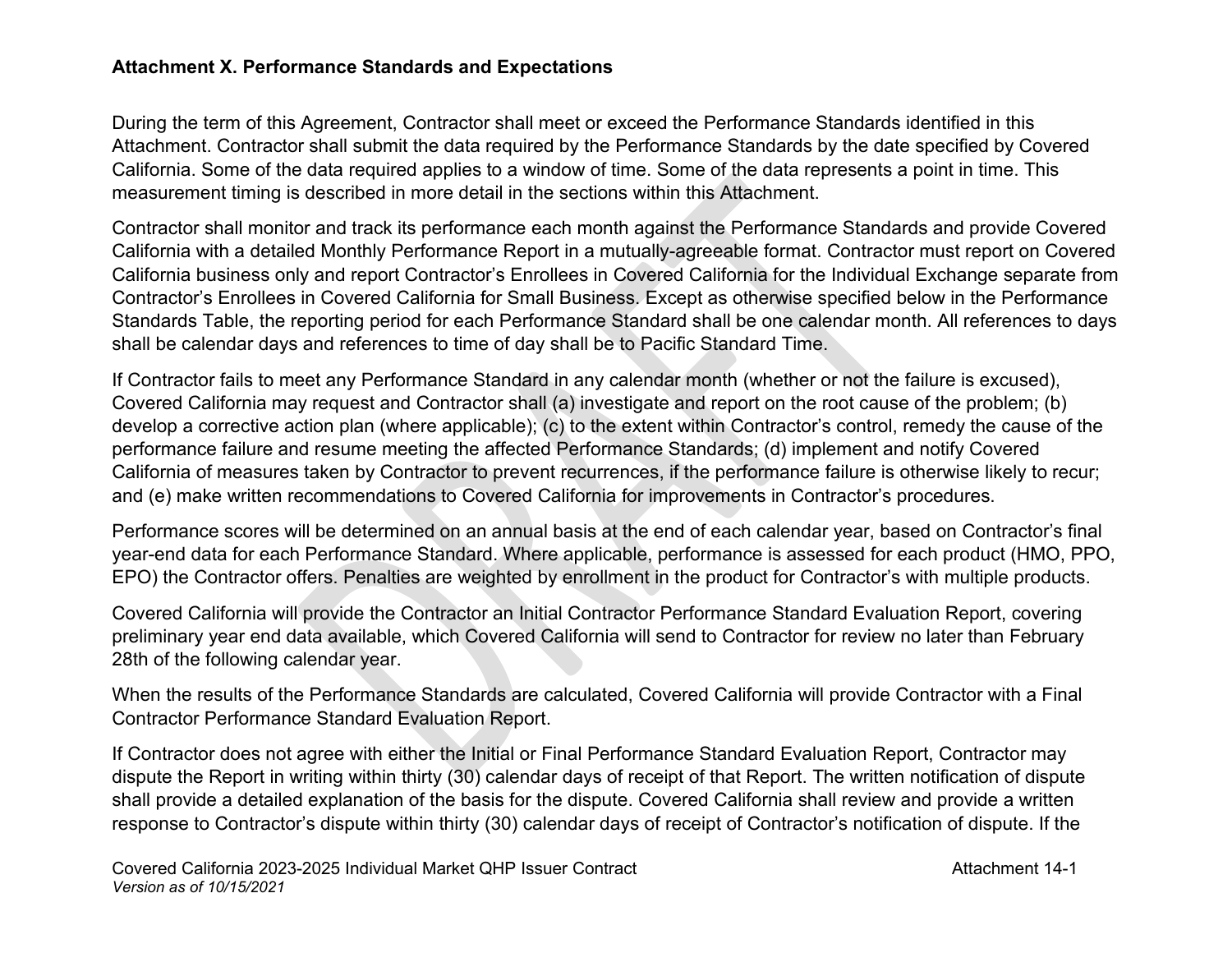## **Attachment X. Performance Standards and Expectations**

Contractor still disputes the findings of Covered California, Contractor may pursue additional remedies in accordance with Section 12.1 of the Agreement. The Final Contractor Performance Standard Evaluation Report will be posted publicly on Covered California's website.

Contractor shall not be responsible for any failure to meet a Performance Standard if and to the extent that the failure is excused pursuant to Section 12.7 of the Agreement (Force Majeure), or the parties agree that the lack of compliance is due to Covered California's failure to properly or timely perform (or cause to be properly or timely performed) any responsibility, duty, or other obligation under this Agreement, provided that Contractor timely notifies Covered California of the problem and uses commercially reasonable efforts to perform and meet the Performance Standards notwithstanding Covered California's failure to perform or delay in performing.

If Contractor wishes to avail itself of one of these exceptions, Contractor must notify Covered California in its response to the performance report identifying the failure to meet such Performance Standard. This response must include: (a) the identity of the Performance Standard that is subject to the exception, and (b) the circumstances that gave rise to the exception in sufficient detail to permit Covered California to evaluate whether Contractor's claim of exception is valid. Notwithstanding anything to the contrary herein, in no event shall any failure to meet a Customer Satisfaction Performance Standard fall within an exception.

The Parties may adjust, suspend, or add Performance Standards from time to time, upon written agreement of the parties, without an amendment to this contract.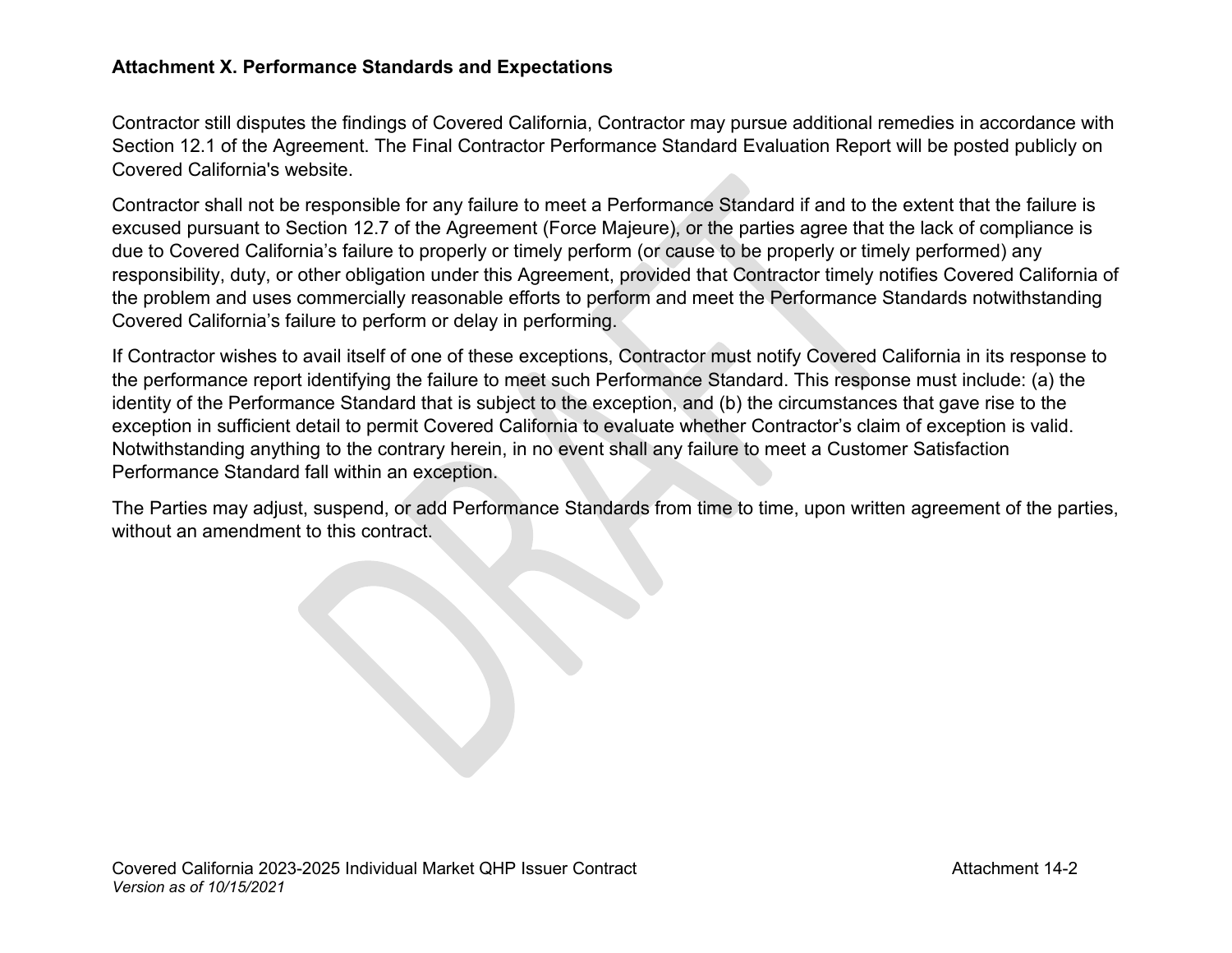## **Performance Standards and Expectations**

| <b>Performance Standard</b> |                                                                                                                               | <b>Performance Requirements</b>                                                                                                                                                               | <b>Contractor</b><br><b>Must Submit</b><br>Data by the<br>10th of the<br>following<br>month | <b>Measurement</b><br><b>Period</b>      |
|-----------------------------|-------------------------------------------------------------------------------------------------------------------------------|-----------------------------------------------------------------------------------------------------------------------------------------------------------------------------------------------|---------------------------------------------------------------------------------------------|------------------------------------------|
| 1.1                         | <b>Abandonment</b><br>Rate                                                                                                    | <b>Expectation:</b> No more than 3% of incoming calls<br>abandoned in a calendar month.<br>Divide number of abandoned calls by the number of<br>calls offered to a phone representative.      | X                                                                                           | January 1, 2023-<br>December 31,<br>2023 |
| 1.2                         | <b>Service Level</b>                                                                                                          | Expectation: 80% of calls answered in 30 seconds or<br>less.                                                                                                                                  | $\sf X$                                                                                     | January 1, 2023-<br>December 31,<br>2023 |
| 1.3                         | <b>Grievance</b><br><b>Resolution</b>                                                                                         | Expectation: 95% of Covered California enrollee<br>grievances resolved within 30 days of initial receipt.                                                                                     | $\sf X$                                                                                     | January 1, 2023-<br>December 31,<br>2023 |
| 1.4                         | <b>Covered</b><br><b>California</b><br>member Email or<br><b>Written Inquiries</b><br><b>Answered and</b><br><b>Completed</b> | Expectation: 90% of Covered California member email<br>or written inquiries not relating to Urgent Access to<br>Care issues answered and completed within 15<br>business days of the inquiry. | $\sf X$                                                                                     | January 1, 2023-<br>December 31,<br>2023 |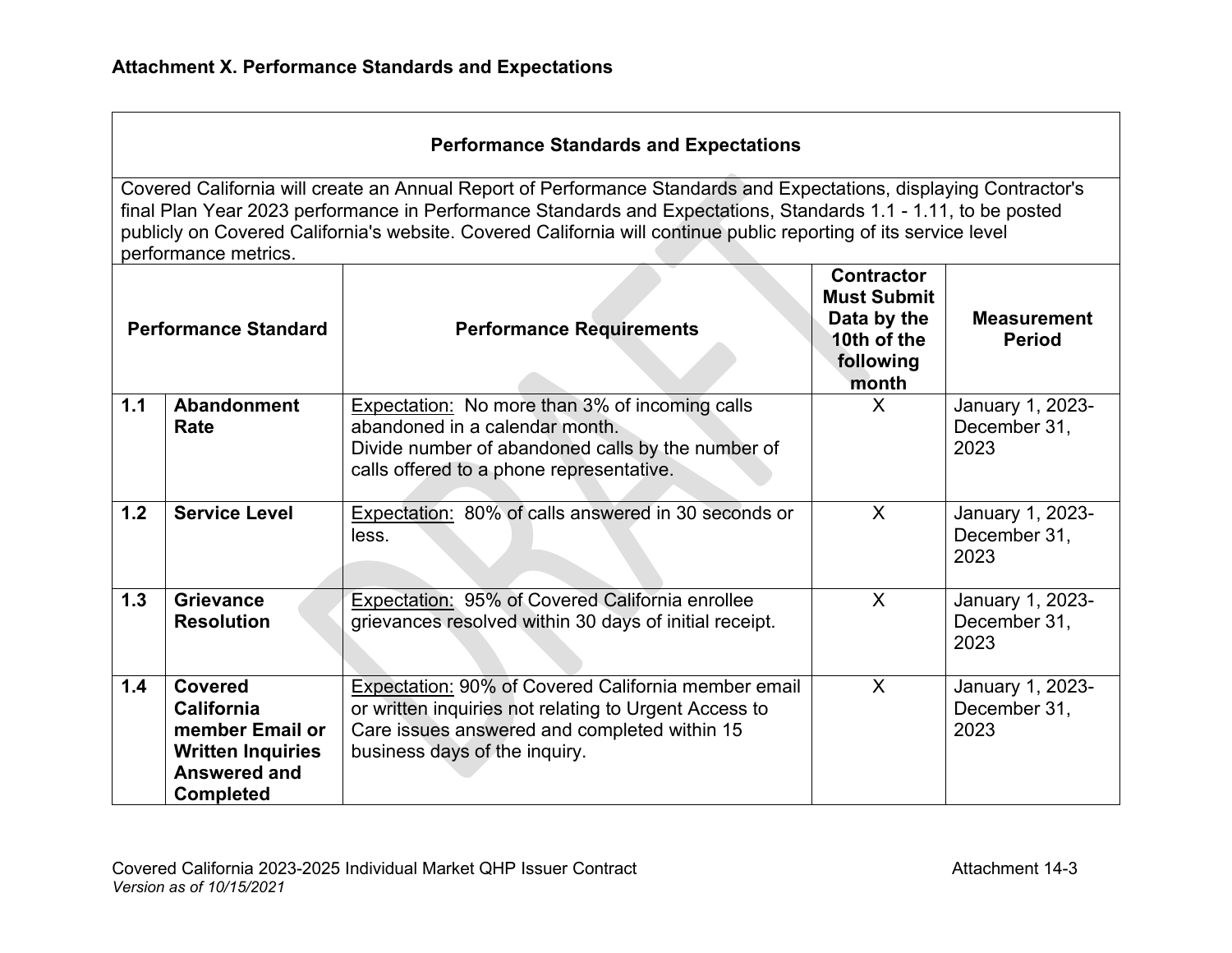|  |  |  | <b>Performance Standards and Expectations</b> |
|--|--|--|-----------------------------------------------|
|--|--|--|-----------------------------------------------|

| <b>Performance Standard</b> |                                                  | <b>Performance Requirements</b>                                                                                                                                                                                                        | <b>Contractor</b><br><b>Must Submit</b><br>Data by the<br>10th of the<br>following<br>month | <b>Measurement</b><br><b>Period</b>                                                                              |
|-----------------------------|--------------------------------------------------|----------------------------------------------------------------------------------------------------------------------------------------------------------------------------------------------------------------------------------------|---------------------------------------------------------------------------------------------|------------------------------------------------------------------------------------------------------------------|
| 1.5                         | <b>ID Card</b>                                   | Expectation: 99% of ID cards issued within 10                                                                                                                                                                                          | X                                                                                           | January 1, 2023-                                                                                                 |
|                             | <b>Processing Time</b>                           | business days of receiving complete and accurate                                                                                                                                                                                       |                                                                                             | December 31,                                                                                                     |
|                             |                                                  | enrollment information and binder payment for a<br>specific consumer(s).                                                                                                                                                               |                                                                                             | 2023                                                                                                             |
|                             |                                                  |                                                                                                                                                                                                                                        |                                                                                             |                                                                                                                  |
| 1.6                         | Implementation<br>of Appeals<br><b>Decisions</b> | Expectation: 90% of Administrative Law Judge<br>decisions will be implemented within ten (10) days of<br>Contractor's receipt of all necessary data elements<br>from Covered California required to implement the<br>appeals decision. | $\mathsf{X}$                                                                                | January 1, 2023-<br>December 31,<br>2023                                                                         |
| 1.7                         | 834 Processing                                   | Expectation: Covered California will receive a TA1 or<br>999 file, or both as appropriate within three business<br>days of receipt of the 834 transaction 95% of the time.                                                             |                                                                                             | Plan Year 2023,<br>834 transactions<br>will begin with<br>renewals.<br>October 1, 2021 -<br>December 31,<br>2023 |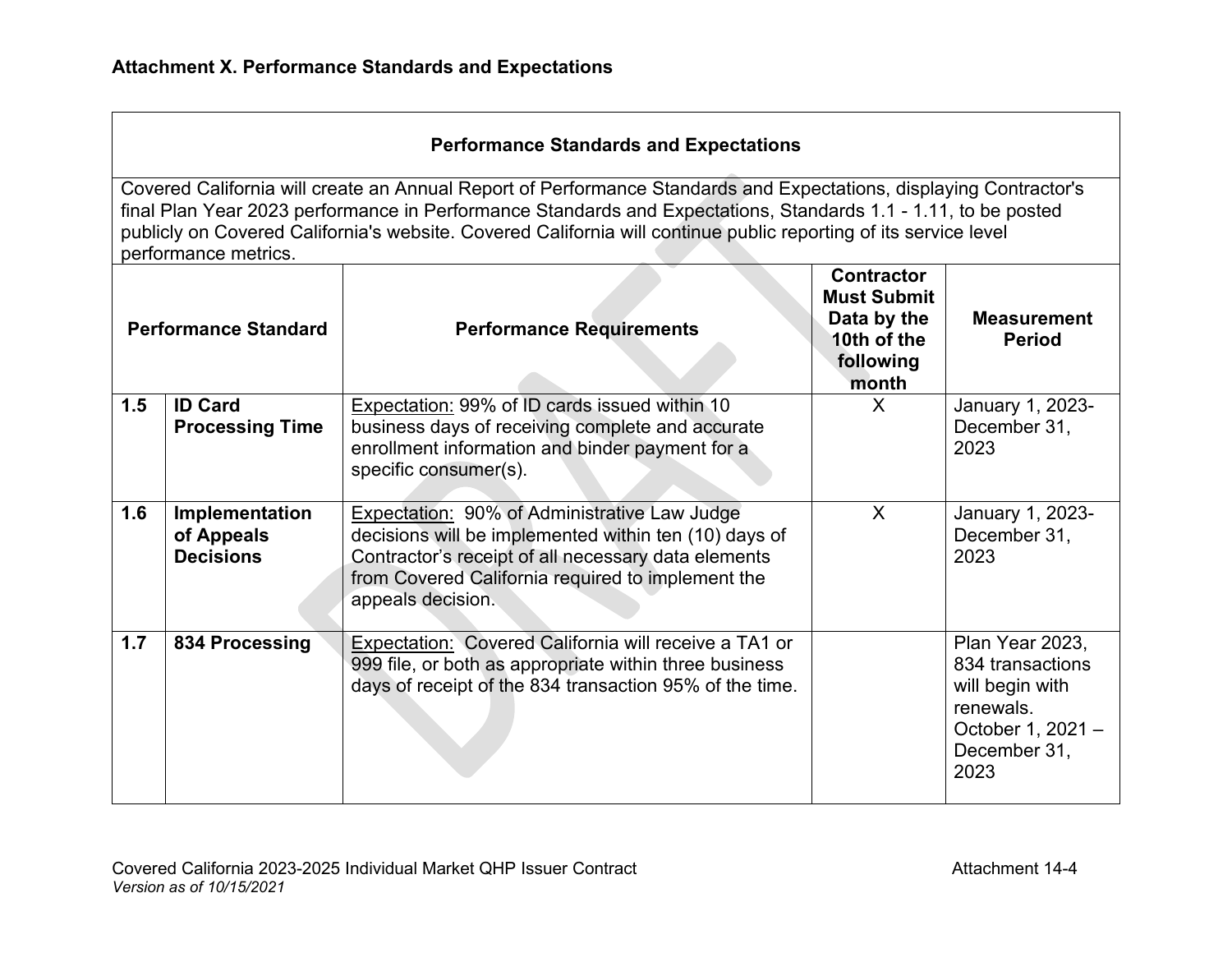|  |  | <b>Performance Standards and Expectations</b> |  |                                                                                                                    |
|--|--|-----------------------------------------------|--|--------------------------------------------------------------------------------------------------------------------|
|  |  |                                               |  | Covered California will create an Annual Report of Performance Standards and Expectations, displaying Contractor's |
|  |  |                                               |  |                                                                                                                    |

final Plan Year 2023 performance in Performance Standards and Expectations, Standards 1.1 - 1.11, to be posted publicly on Covered California's website. Covered California will continue public reporting of its service level performance metrics.

| <b>Performance Standard</b> |                                                                    | <b>Performance Requirements</b>                                                                                                                                     | <b>Contractor</b><br><b>Must Submit</b><br>Data by the<br>10th of the<br>following<br>month | <b>Measurement</b><br><b>Period</b>                                                                             |
|-----------------------------|--------------------------------------------------------------------|---------------------------------------------------------------------------------------------------------------------------------------------------------------------|---------------------------------------------------------------------------------------------|-----------------------------------------------------------------------------------------------------------------|
| 1.8                         | 834 Generation -<br><b>Effectuation and</b><br><b>Cancellation</b> | Expectation: Covered California will successfully<br>receive and process effectuation, and cancellation 834<br>transactions within 60 days from either the coverage |                                                                                             | Plan Year 2023<br>834 transactions<br>will begin with                                                           |
|                             | <b>Transactions</b>                                                | effective date or transaction timestamp, whichever is<br>later 95% of the time.                                                                                     |                                                                                             | renewals.<br>October 1, 2021 -<br>December 31,<br>2023                                                          |
| 1.9                         | 834 Generation -<br><b>Termination</b><br><b>Transactions</b>      | Expectation: Covered California will receive<br>termination 834 transactions within ten days of the<br>grace period expiration 95% of the time.                     |                                                                                             | Plan Year 2023<br>834 transactions<br>will begin with<br>renewals.<br>October 1, 2021 -<br>December 31,<br>2023 |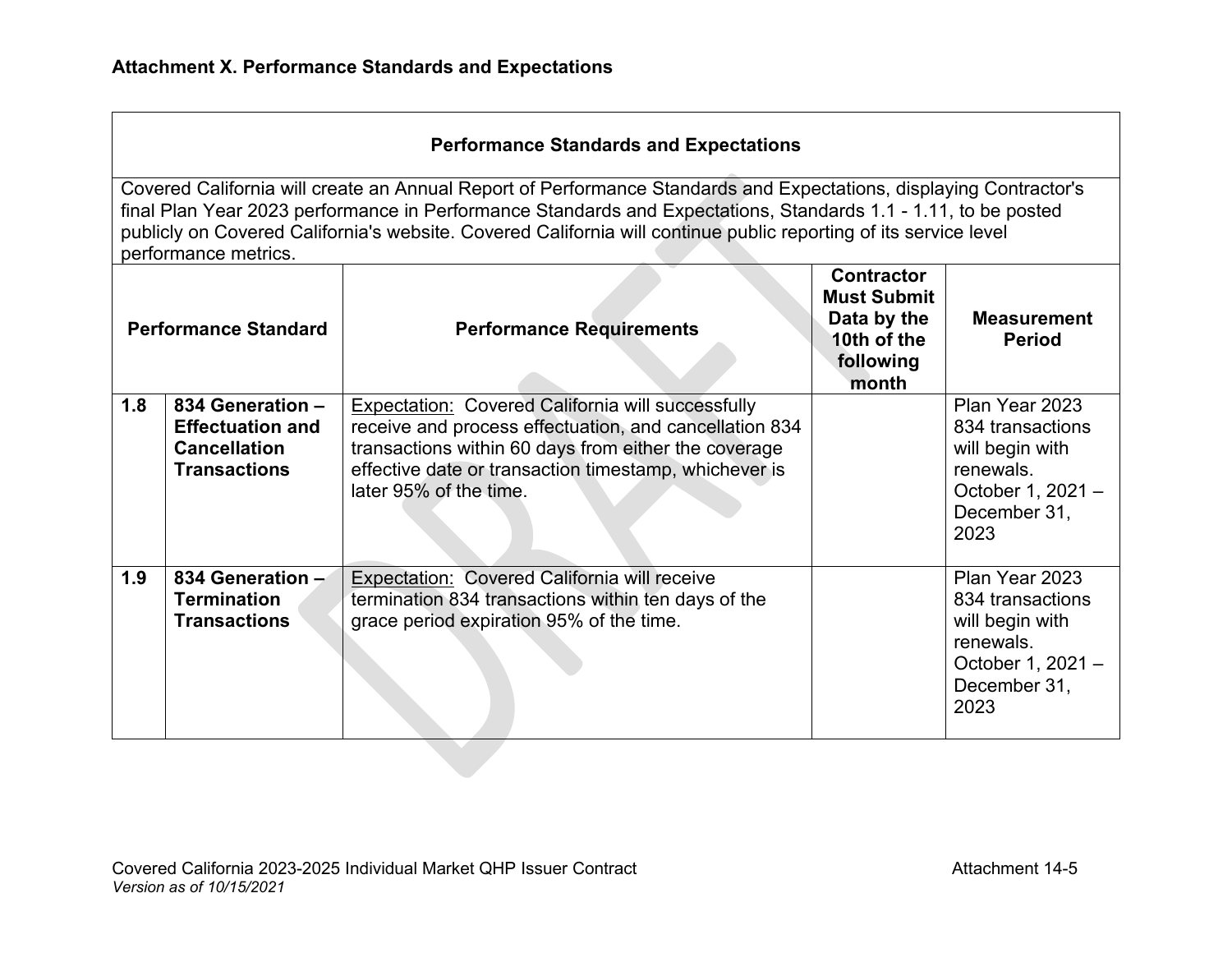| <b>Performance Standard</b> |                                                               | <b>Performance Requirements</b>                                                                                                                                                                                                                                                                                                                                                                         | <b>Contractor</b><br><b>Must Submit</b><br>Data by the<br>10th of the<br>following<br>month | <b>Measurement</b><br><b>Period</b>      |
|-----------------------------|---------------------------------------------------------------|---------------------------------------------------------------------------------------------------------------------------------------------------------------------------------------------------------------------------------------------------------------------------------------------------------------------------------------------------------------------------------------------------------|---------------------------------------------------------------------------------------------|------------------------------------------|
| 1.10                        | <b>Reconciliation</b><br><b>Process</b>                       | Expectation: Covered California shall receive a<br>comparison reconciliation extract in accordance with<br>the file validations and resolution timelines, as<br>mutually agreed upon in the Reconciliation Process<br>Guide (Extranet, Data Home, Contractor's folder) 90%<br>of the time for accuracy and timeliness.                                                                                  |                                                                                             | January 1, 2023-<br>December 31,<br>2023 |
| 1.11                        | <b>Provider</b><br><b>Directory Data</b><br><b>Submission</b> | <b>Expectation:</b> Full and regular submission of provider<br>data according to the standards outlined in the<br>Performance Standard contract specific to contract<br>Section 3.4.4. Submissions occur every month<br>pursuant to the submission schedule (Extranet, Plan<br>Home, Resources, Provider Directory Resources,<br>Covered California Provider Data Submission<br>Schedule Current Year). |                                                                                             | January 1, 2023-<br>December 31,<br>2023 |
| 1.12                        | <b>Essential</b><br><b>Community</b><br><b>Providers -</b>    | <b>Expectation:</b>                                                                                                                                                                                                                                                                                                                                                                                     |                                                                                             | January 1, 2023-<br>December 31,<br>2023 |